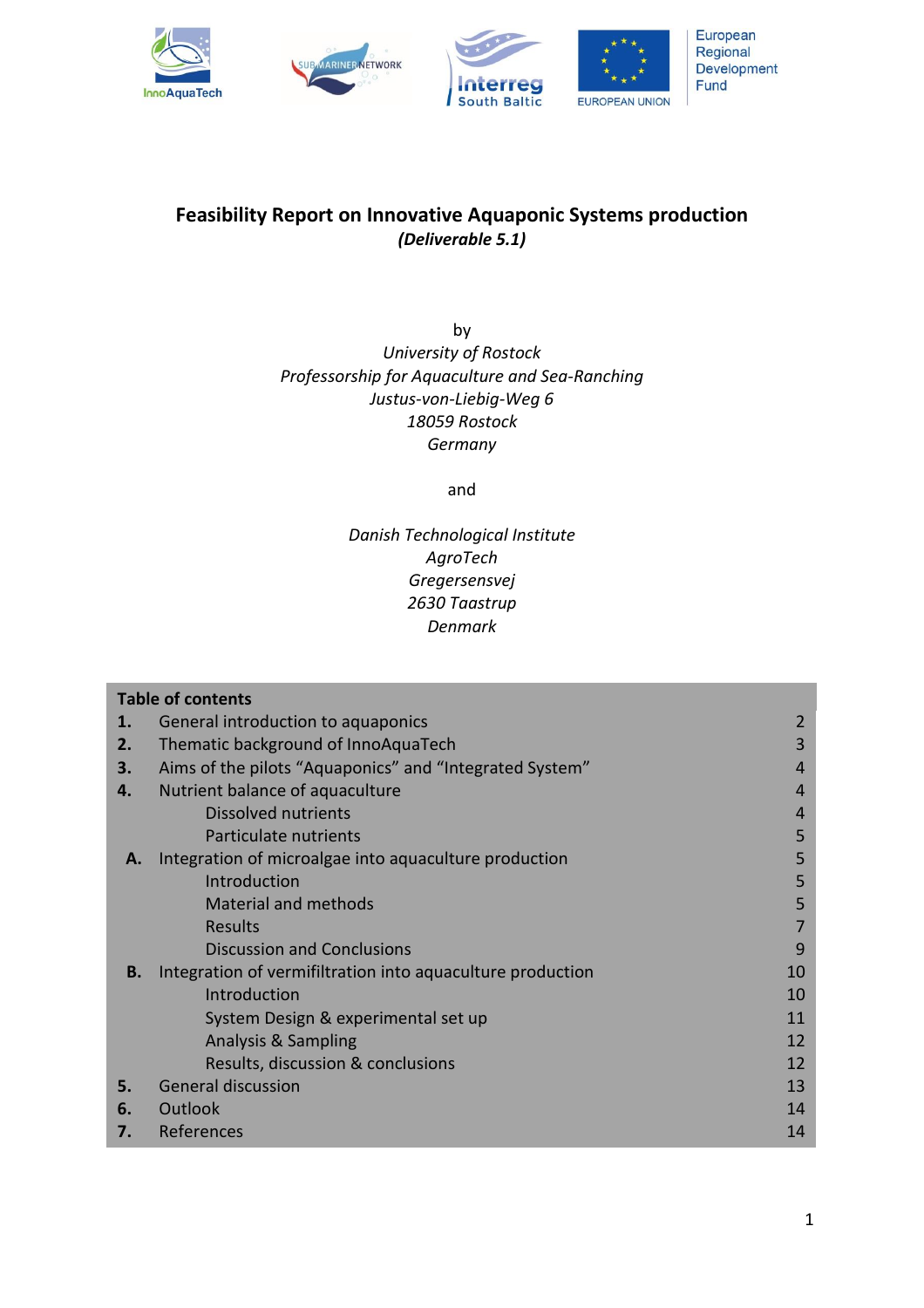# **1. General introduction to aquaponics**

By 2050, the world population is expected to grow to 9.6 billion people. The largest growth is expected in the already overcrowded urban coastal regions. Moreover, more than 800 million people are already suffering from chronic malnutrition (FAO et al. 2018).

This enormous growth alone is the biggest challenge for global agricultural markets. Additionally, the income of a globally growing middle class is rising, which increases food demand, especially in developing countries. This trend is further compounded by the fundamental change in eating habits towards a prosperity diet with significantly higher proportions of resource-intensive animal food (UNEP 2009). A convergence of the nutritional habits of the developing countries with those of the industrialized countries would require two to three times more land for the production of food necessary to sustain the global population.

At the same time, there is a growing demand for land for the production of renewable resources for renewable energy, such as biogas facilities (FAO 2006). This development leads inevitably to increasing competition between the forms of land use. Additionally, the world acreage can hardly be increased. The rapidly growing world population, new eating habits, and land use conflicts are therefore the biggest challenges currently facing global food security (Koerber et al. 2008).

Food insecurity is already a major humanitarian problem today, which will be accelerated in the future due to the expected demographic development. The prevailing conflicts and nutritional trends spur this insecurity, where those affected have no access to enough safe and nutritious food. In addition to a required reduction in the proportion of animal foods in our diet, these conflicts can only be remedied through a consistently sustainable food production. Here, all health, environmental, social and economic aspects of sustainability must be taken into account.

The food production systems of the future will undoubtedly have to deal with all these issues, although it will be difficult to deal with them all at the same time. One promising method could be aquaponics as a modern and most sustainable form of food production. This refers to the combination of two production methods, i.e. aquaculture and hydroponics. The integrated production has some advantage over conventional agriculture. Although both individual methods represent very efficient production methods, aquaculture in recirculation systems faces the problem of exchanging water filled with metabolic products of aquatic animals (usually fish). The disposal of the wastewater is often expensive, and hydroponics requires special and cost increasing fertilizers. In aquaponics the nutrient-enriched aquaculture process water is directed to the hydroponic system. The plants absorb nitrate, phosphate and other nutrients, thus cleaning the water, which in turn benefits the aquaculture system. This form of agriculture production is both environmentally friendly as well as sustainable (Stout 2013). The fish farming thus provides the nutrients for the plants, which in turn treats the water as a form of natural filter. Both methods benefit mutually.

Aquaponics offers the possibility to maximize the production of the outputs "fish" and "plants", whereby on the one hand the water treatment technology within the aquaculture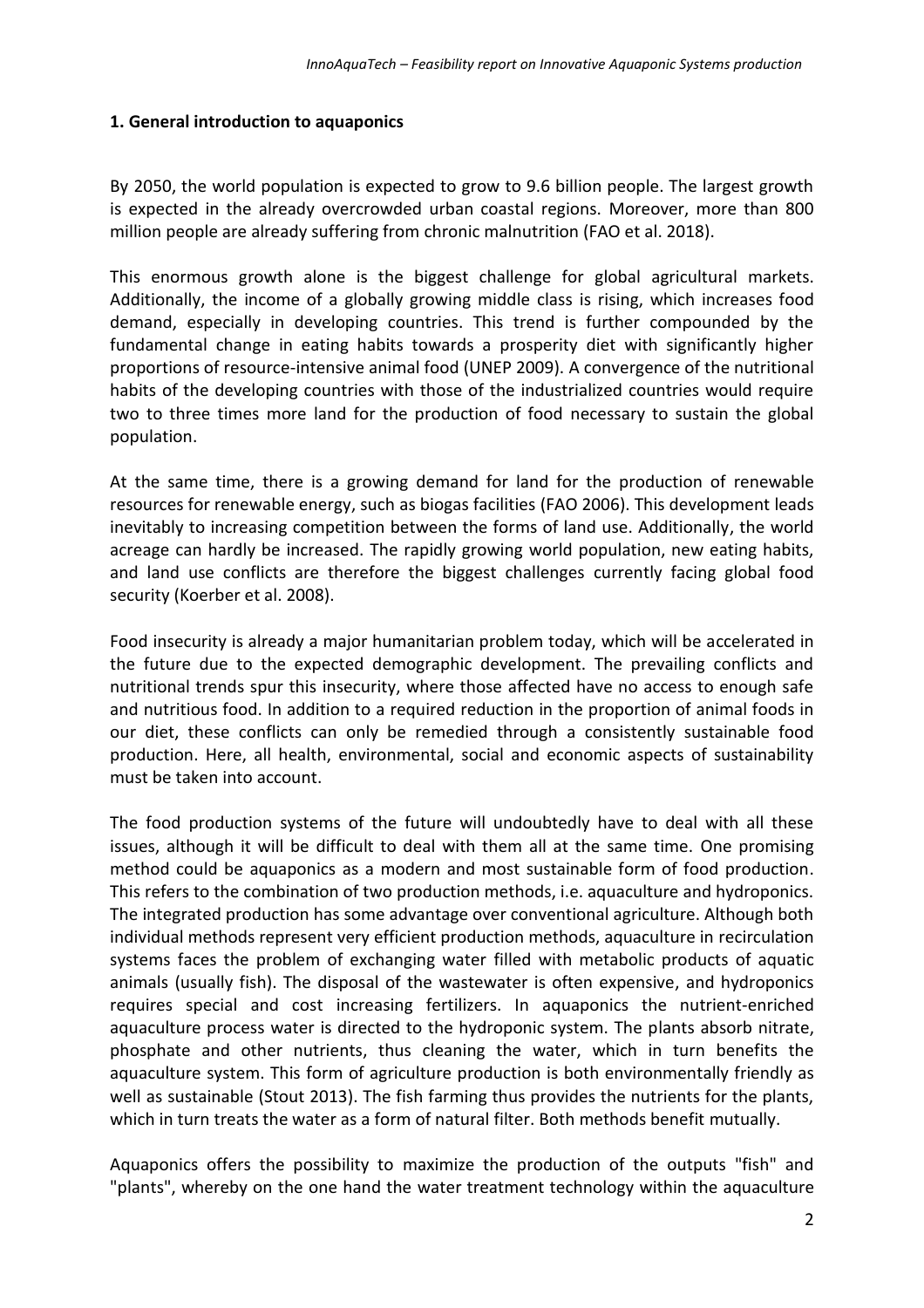unit is a water saving process and on the other hand hydroponics in crop production unit is a soil saving process. Since the process water is treated and recycled, overall relatively little water is needed, and aquaponics facilities are mainly independent of natural water sources. In addition, since soil is not required, the condition of the soil is irrelevant (Tokunaga et al. 2015). The systems are very variable, and the locations can be chosen freely. This also provides the opportunity to set up production sites close to the markets in order to save transport costs and to operate more ecologically. Growing cities and the trend towards regional products also speak in favour of aquaponics operations in urban areas. As scarcely any additional fertilizers or pesticides are used, the outputs produced during subsequent marketing could possibly also be certified as organically or biologically grown, thus achieving higher market prices.

Regarding world's future challenges of rapid population growth and accompanied protein/food demand, water scarcity and desertification, urbanization and overfishing, sustainable food production systems such as aquaponics are an option for addressing these.

However, as the production of farmed animals continues to grow in general, treating effluent streams sustainably becomes increasingly important. In many countries the nitrate load of soil and groundwater is already at a critical level or exceeds the official guideline values. The random distribution of manure as fertilizer accounts for large parts of this load. As a countermeasure aquaponic producers recycle nutrients within their system. Though, usually only the dissolved nutrients are being used at the moment, whereby some nutrients are often lacking in the nutrient solution for the plants. The nutrient-rich solids are disposed within the municipal sewage system or being spread on agricultural grounds.

Nutrients derived from fish sludge have not been used in aquaponics sensu strictu (s.s.). (Palm et al. 2018) yet. However, considerations have been made using fish sediments for aquaponics (sensu latu or s.l.) farming with barley and wheat (Brod et al. 2017). In recirculating aquaculture systems (RAS) for the production of African catfish, solids are primarily separated by gravitation (sedimentation units). The accumulated solids are discarded during regular management and cleaning intervals, which results in nutrient as well as water loss. The status quo of solid waste treatment in RAS catfish production does not conform to optimal and sustainable resource use, and therefore could be adapted in future.

# **2. Thematic background of InnoAquaTech**

The European Commission's Blue Growth Agenda for the Baltic Sea Region identifies aquaculture as one of the most promising sectors of the region's maritime economy in terms of growth and job potential. In the South Baltic area, however, aquaculture is not a widely established sector yet. There is a clear territorial disparity in introducing innovative and environmentally friendly production technologies that could help to create added value and increase the sector's international competitiveness.

InnoAquaTech has contributed to the cross-border development and transfer of such innovative and sustainable aquaculture technologies and offered SMEs all over the region access to state-of-the-art technology, know-how, expertise and financing models. Special emphasis was given to Recirculating Aquaculture Systems (RAS) and innovative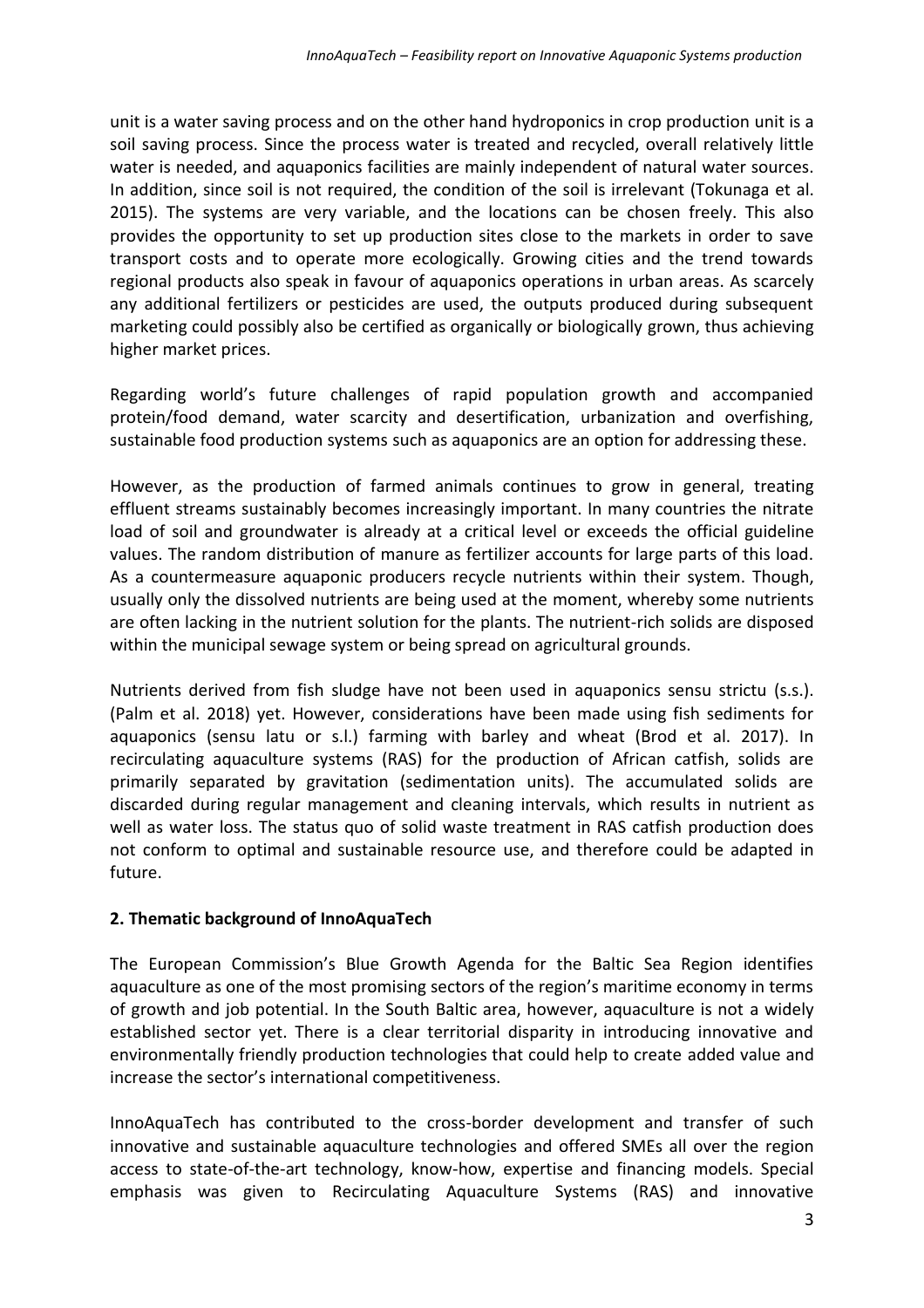combinations of RAS with e.g. plant production (aquaponic systems) and/or renewable energy. In general, InnoAquaTech was initiated in order to boost the innovation potential of the project's target group, which consists of SMEs along the aquaculture and aquaponic value chain as well as related support organisations. By directly involving them in the project implementation, InnoAquaTech helped SMEs to develop and implement cross-border value chains that strengthen the South Baltic area's aquaculture sector as a whole.

Specifically, the project was designed to:

- identify best practices of integrated aquaculture systems and to evaluate their agroeconomic and environmental impact
- develop and implement an SME service package (consisting of e.g. matchmaking events, trainings, study visits and an innovation check tool) that shall be sustained by a South Baltic aquaculture alliance beyond the project lifetime
- implement four aquaculture pilot cases to gain hands-on experience on the actual regional potential of different innovative and sustainable aquaculture systems.

This document presents results and conclusions from two of these pilots, namely pilot 3: "Aquaponics" and Pilot 4: "Integrated System".

# **3. Aims of the pilots**

As a true cross-border activity, by a close cooperation between Rostock University and the Danish Technological Institute, the two pilots focused on the development of aquaponics as a new technology, the nutrient load under different fish/plant combinations and respective plant growth in order to achieve the economically most feasible results. The possibilities and potentials of RAS aquaculture technologies, microalgae biomass cultivation with aquaculture effluent water in an innovative integration of existing systems were explored and evaluated. The work covered microalgae cultivation and aquaponic technologies, vermifiltration, microalgae culture and fish selection, mass balances, environmental impact, energy and economic feasibility of these combined and integrated technologies, nutrient remediation and resource efficiency.

# **4. Nutrient balance of aquaculture**

During the commercial culture of fish and other aquatic organisms employing conventional feeds, nutrient excretion always occurs due to the metabolism of the cultured animals. These nutrient excretions are either excreted in dissolved form via the gills and urine to the surrounding water, or as undigested solids, which also contain excess bacteria of the digestive tract.

# *Dissolved nutrients*

The concentrations of the excreted dissolved nutrients vary depending on the nutrient type. The most important and quantitatively largest part of the dissolved nutrients is caused by the nitrogen metabolism of the culture animals, since nitrogen occurs to about 16% in proteins and proteins are particularly important for the formation of biomass (muscle mass). Depending on the cultivated livestock species, different fractions are excreted as ammonia by animals, but as a rule of thumb it can be assumed that about 50% of the applied nitrogen is excreted as ammonia via the gills. The fractions for other nutrients, such as phosphorus or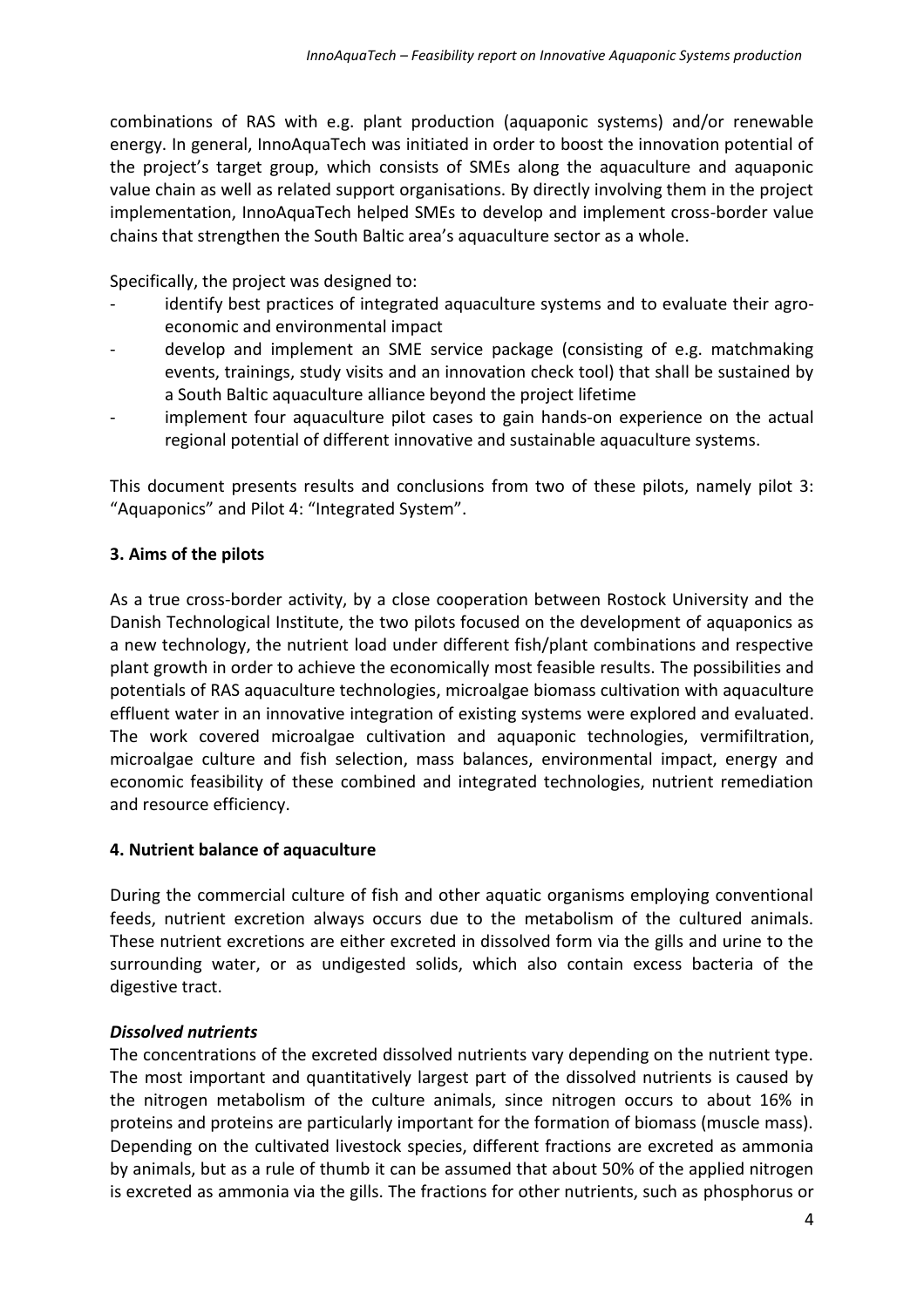other plant-relevant nutrients, such as calcium, magnesium, potassium, iron, etc., are significantly lower, but verifiable quantities are still released into the culture water.

# *Particulate nutrients*

The concentrations of the excreted particulate nutrients also vary according to the nutrient type. Nitrogen plays a minor role here. Depending on the type of crop, the feed used and the feeding regime, about 10 - 20% of the fed nitrogen is released via the particulate excretions. The fractions for other nutrients, such as phosphorus or the other plant-relevant nutrients calcium, magnesium, potassium, iron, etc., are much more abundant in the particulate fraction. Again, depending on the type of culture, up to 60% of the phosphorus applied through the fish feed can be released into the surrounding culture water by means of particulate excretions.

In order to increase the resource efficiency and sustainability of aquaculture production, and thus improving the economic balance, it is necessary to recycle the excreted nutrients in the sense of circulatory management, since feed in aquaculture represents the largest cost group, with up to 50% of the total production costs. This was investigated in the following two approaches and presented here.

# **A. Integration of microalgae biomass cultivation into aquaculture production**

# *Introduction*

Microalgae are considered an ecologically important group of organisms, used industrially for numerous applications including the production of pharmaceutical ingredients and chemical raw materials, food and dietary supplements, feed, biofertilizers and bioactive compounds, biofuels and bioplastics, biosensors as well as bioremediation, e.g.  $CO<sub>2</sub>$ -fixation and wastewater treatment (Harun et al. 2010; Chapman et al. 2013).

Modern RAS production facilities create considerable amounts of nutrient-enriched wastewater. To recycle valuable nutrients and prevent eutrophication, terrestrial plants can be grown in soilless cultivation systems, a principle widely known as hydroponics or aquaponics. Alternatively, microalgae can be cultivated using wastewater as the culture medium. Nutrients contained in wastewater are hereby recovered while the water is biologically remediated (Sriram et Seenivasan 2012; Queiroz et al. 2013; Chiu et al. 2015).

In this InnoAquaTech study we aimed to assess the potential of green microalgae to extract nutrients from wastewater deriving from a production of African catfish (*Clarias gariepinus*), developing a robust biomass suitable for possible further applications under controlled and pilot scale conditions.

# *Materials and methods*

During this study, the aquaculture wastewater from the FishGlassHouse (FGH) of the University of Rostock i) pre-biofilter and ii) post-biofilter was initially analysed for its nutrient contents and suitability as culture medium (phase 1). Based on the results of this lab scale study, a polyculture with a suitable profile was adapted and pre-cultured in order to achieve a stock ready for upscaling at the pilot facility (phase 2, May - June 2018) in Denmark and later at the FGH facility (phase 3, July 2018 – May 2019) in Germany. The polyculture was used in phase 2 in connection with the pilot RAS facility at Guldborgsund Zoo in an open pond system (1000L) (see pictures 1 & 2).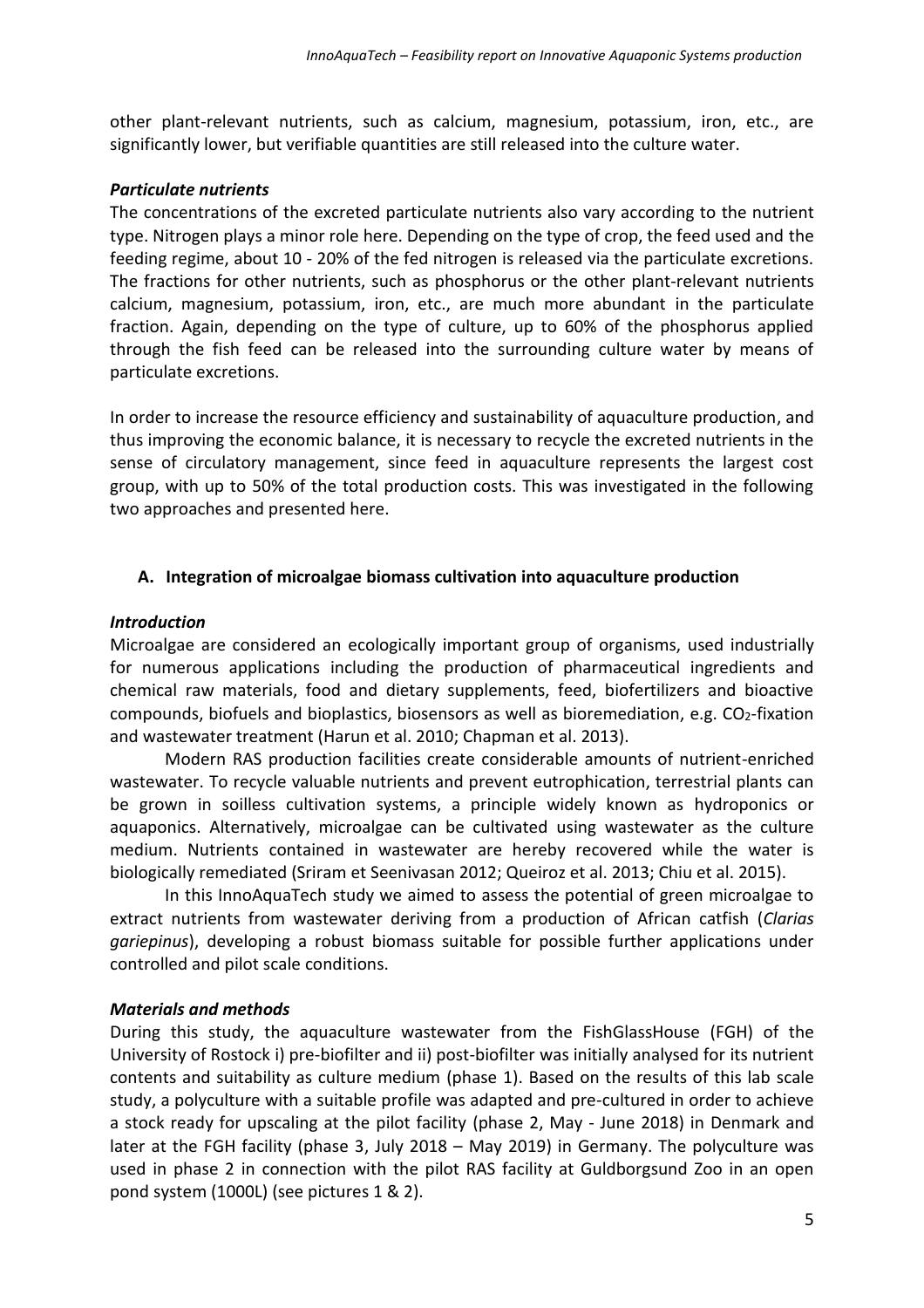

*Picture 1: The pilot RAS facility at Guldborgsund Zoo (the fish tanks, including automated feeders in front and the water treatment in the back.*

*Picture 2: The integrated outdoor culture of microalgae for nutrient recovery from the RAS effluent.*

In phase 3 the polyculture was cultivated in a closed photobioreactor system (140L). In phase 2, the algal growth in the pilot aquaculture water was analysed by students from Copenhagen University, who tested the suitability of the sump water and sediments for nutrients as growth media for microalgae. The sump water was shown to contain high amounts of nitrate and a moderate amount of phosphate and was well suited as a growth medium for microalgae. The sediment, however, contained no nitrate and only little ammonium, both before and after autoclaving, and therefore could not be used to enrich the media water with nutrients.

In phase 3, the DTI stock of freshwater green microalgae polyculture predominated by *Scenedesmus* sp. and *Chlorella sp.* was maintained in cell culture flasks with ventilation caps utilizing F/2 medium as nutrient source. To create pre-cultures used for actual cultivation stock, cultures were transferred to aerated 2L glass chemostats and nutrientenrich fish aquaculture wastewater from the FGH, which had been filtered threefold, was added (see picture 3).

Pre-cultures were kept in a fed-batch cultivation process with artificial illumination set at a 16/8h light/dark rhythm until reaching an OD665 nm-value (optical density obtained at an absorption wavelength of 665 nm as proxy for concentration of algal biomass) of approximately 1.0. Pre-cultures were diluted if OD665 nm-values exceeded the desired value.

Cultivation took place in a chamber of the FGH aided by artificial illumination set at a 16/8h light/dark rhythm (lights on: 6 AM until 10 PM) using sodium-vapor lamps (Philips Master SON-T PIA Plus 400W). To run a cultivation cycle, 7L (i.e. 5% of total volume) of preculture were transferred and innoculated in a 140L tubular photobioreactor (PBR) containing double filtered fish aquaculture wastewater from the same source as the pre-cultures' (see picture 4). The set point for temperature in the chamber was 25°C, a value shown to be wellsuited for the cultivation of *Scenedesmus* spp. (Hodaifa et al. 2010; Chalifour and Juneau 2011; Guedes et al. 2011). To assure optimum pH-levels for sufficient algal growth not surpassing 7.8, a device to automatically supply  $CO<sub>2</sub>$  gas was connected to the PBR. The flow rate in the PBR was set at approximately 4800 L/h.

Several growth and nutrient parameters including OD665 nm, cell concentration via flow cytometry, chlorophyll a content, dissolved organic and inorganic matters, as well as particulate organic nutrient contents (nitrogen=N, phosphorus=P) were assessed over the course of 14 days. Samples were taken every second day. Additionally, samples for the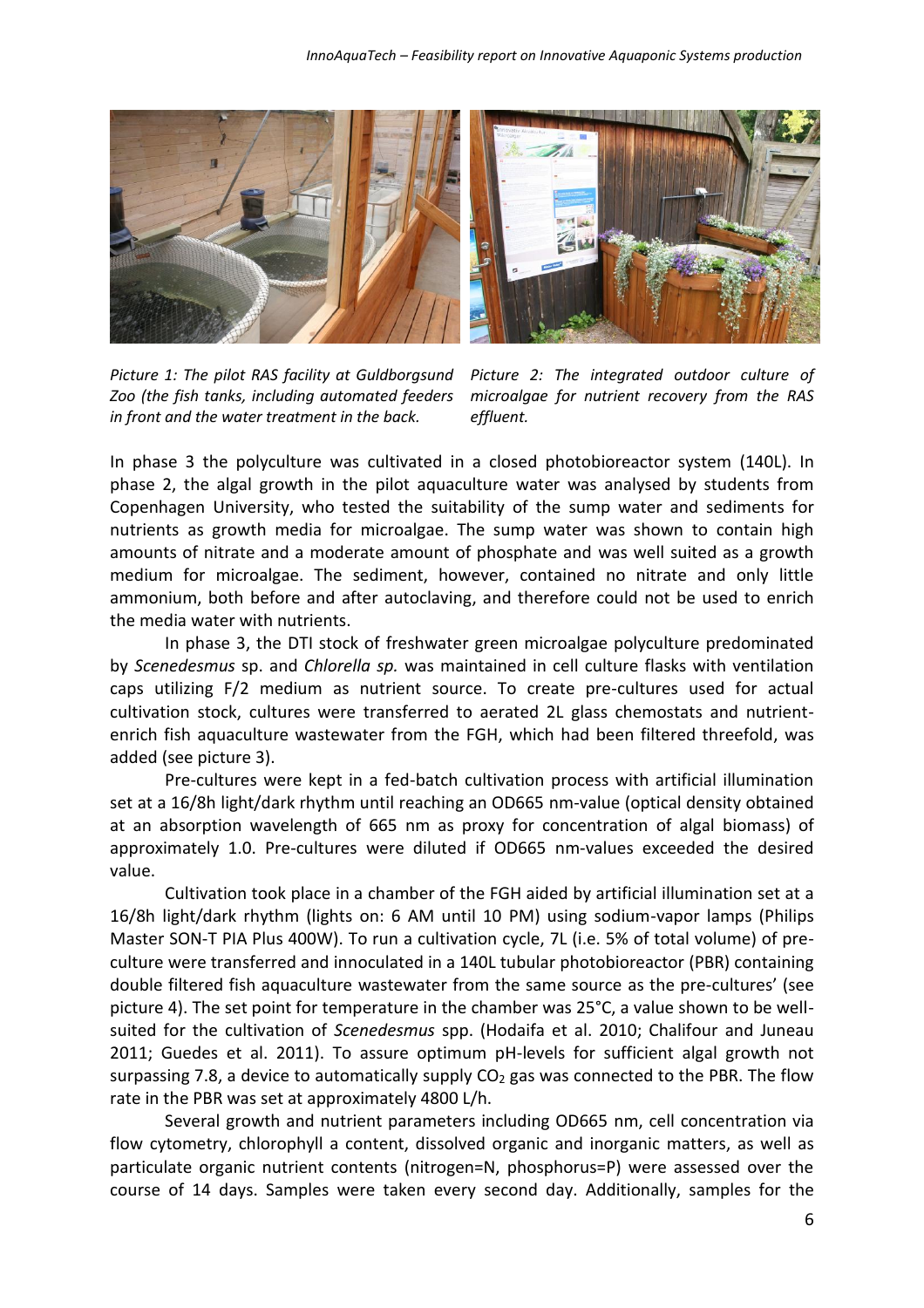analyses of the fatty acid profile of the obtained algal biomass were taken. To verify the results, a total of four cultivation cycles were conducted.



*Picture 3: Pre-culture of the microalgae stock for the Picture 4: The PBR stocked with the pre-PBR at the microalgae lab of the University of cultures (above) and at the end of a Rostock.*

*cultivation period (below).*

# *Results*

All results shown here in the report were taken from the third cultivation cycle, as this one resulted in average values for the assessed parameters and illustrate in the best way the findings of the four experiments.

OD665-values as proxy for cell concentrations had increased from approximately 0.1 at day zero (D0) to more than 4.6 at the final D14 and hence, multiplied numerous times which indicated that under the given conditions the green microalgae polyculture had grown strongly (Figure 1).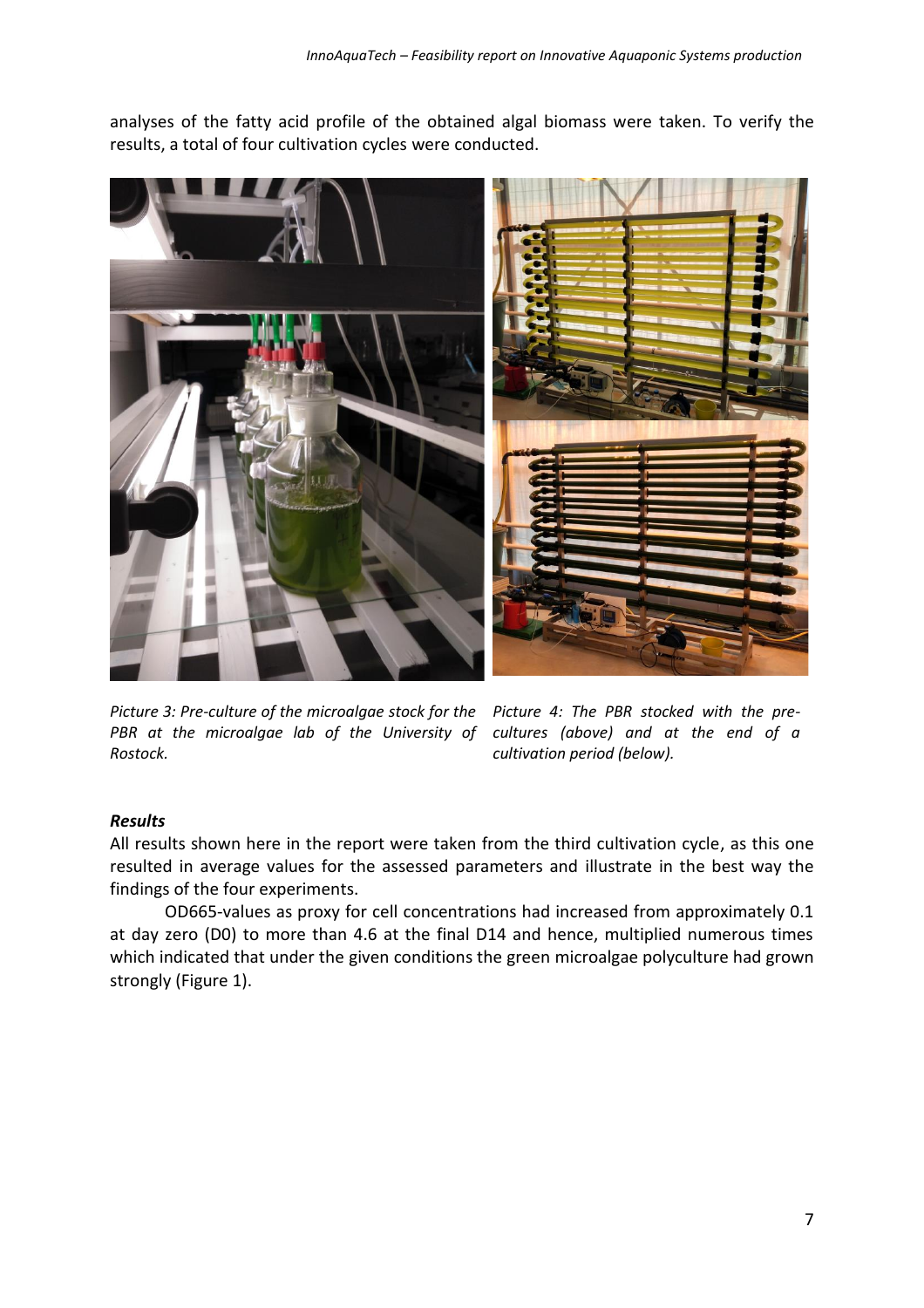

*Figure 1: Development of optical density over time measured at a wavelength of 665 nm of a green algae polyculture in wastewater deriving from a production site of African catfish (Clarias gariepinus).* 

Chlorophyll a content had developed from initial 9.69 mg\*m<sup>-3</sup> (D0) to 327.83 mg\*m<sup>-3</sup> on D14 meaning that concentrations had increased almost 34-fold and indicating high metabolic activity of the algal cells (Figure 2).



*Figure 2: Development of chlorophyll a content over time of a green algae polyculture in wastewater deriving from a production site of African catfish (Clarias gariepinus).* 

As indicated by OD665-values, cell concentrations had strongly grown from initial 0.167  $*10^6$  cells $*$ µL<sup>-1</sup> at DO to a final 14.324  $*10^6$  cells $*$ µL<sup>-1</sup> (D14), resulting in an almost 86fold multiplication (Figure 3).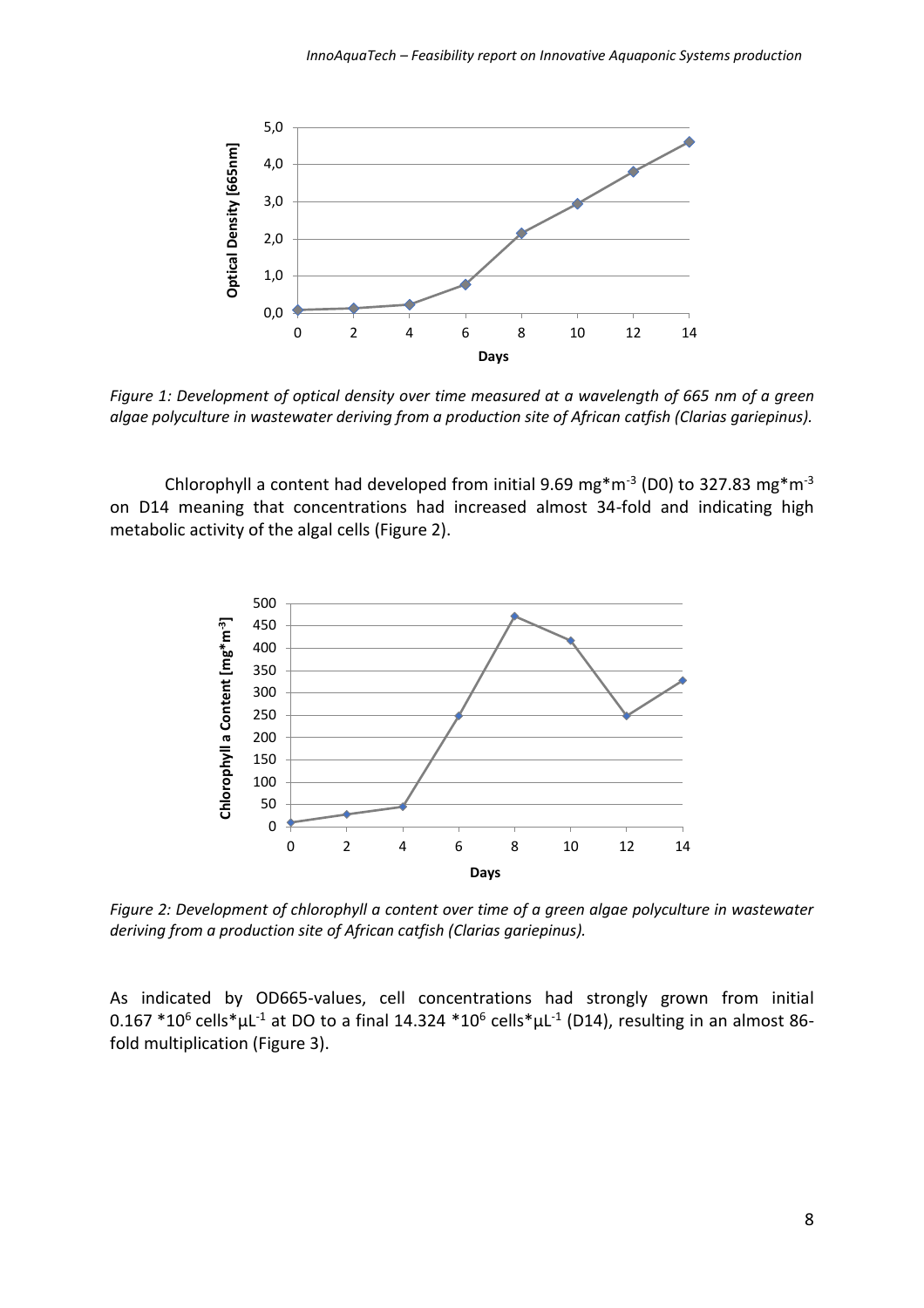

*Figure 3: Development of cell concentrations over time of a green algae polyculture in wastewater deriving from a production site of African catfish (Clarias gariepinus).* 

At this point in time, analysis of nutrient parameters, including the fatty acid analysis of the sampling materials has not been completed, but will be shortly and the respective data submitted in the form of a scientific publication as soon as possible.

Based on the growth curve in Figure 3 algal growth from day 6 to 14 has a specific growth rate of 0.366 with 0.529 divisions per day and a doubling time of 1.89 days.

#### *Discussion and Conclusion*

Members of the microalgal genus *Scenedesmus* have shown to remove nutrients, including N and P, efficiently from artificial and real wastewater from African catfish aquaculture alike (Voltolina et al. 1999; Martinez et al. 2000; Ruiz-Marin et al. 2010; Ji et al. 2013).

Although there are no nutrient parameter data available yet, the exhibited growth and algal biomass production during four subsequent experiments indicate a substantial nutrient removal from the culture waters. The growth curves of these algae were similar to the ones presented here indicating that the utilised polyculture was able to thrive and develop quantities of biomass suitable for further applications (Xin et al., 2010).

We therefore conclude that it is possible to grow green freshwater microalgae of the genus *Scenedesmus* in substantial amounts in wastewaters deriving directly from fish aquaculture facilities of African catfish under pilot scale conditions. No further pretreatment of the wastewater was required, showing the high ability of the utilized polyculture to adapt to nutrient enriched water or even eutrophicated conditions, making it a feasible and promising opportunity for practitioners to improve their economic and environmental profile. Even higher yields of algal biomass appear to be achievable if cultivation conditions are further optimized.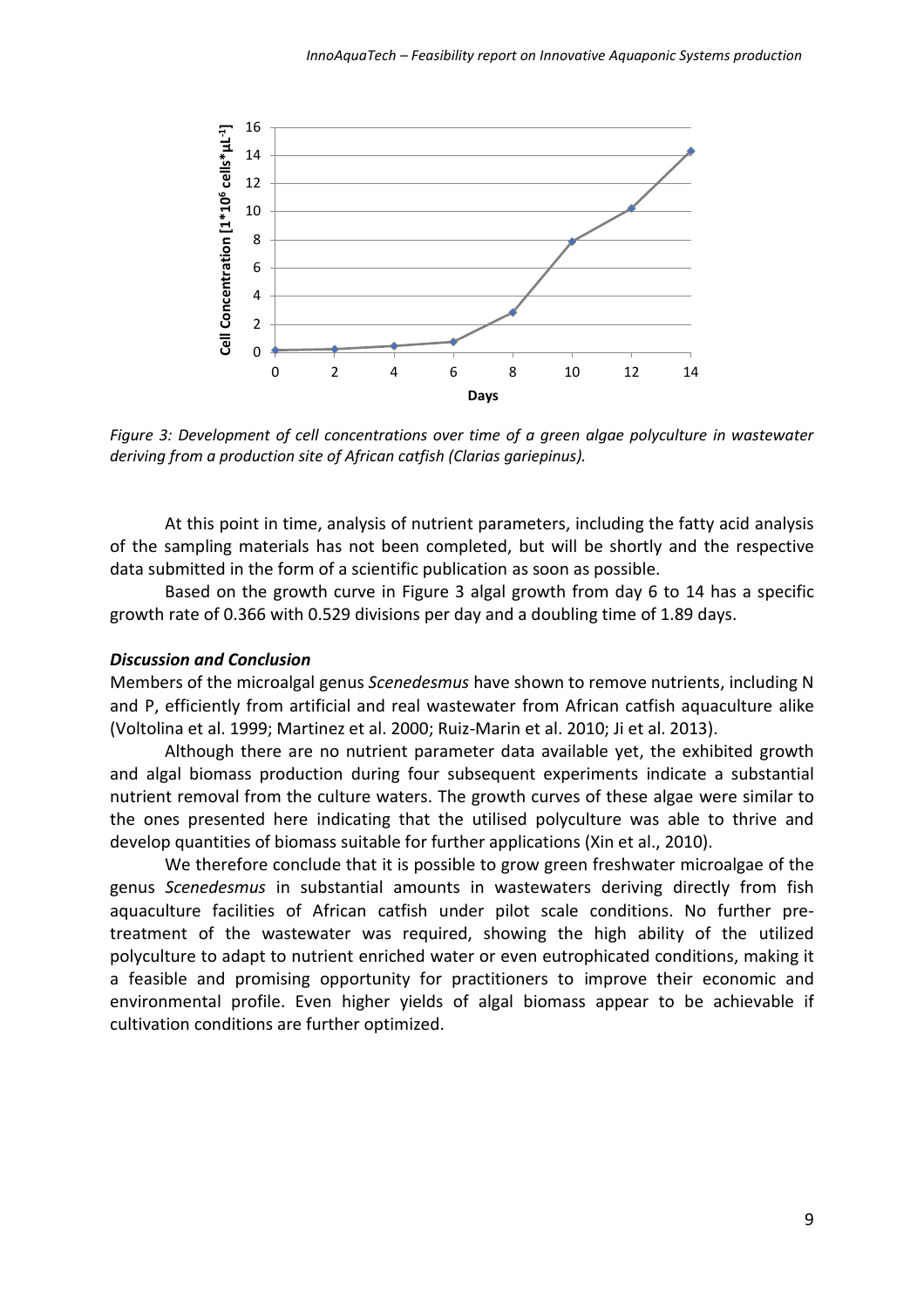# **B. Integration of vermifiltration into aquaculture production**

# *Introduction*

Nutrients in effluent sludge are carbon-bound and must be treated in order to make them available for crop production. Many different filtration methods have been tested in aquaculture systems to reduce organic loads and enhancing water quality by treatment of solids. However, filtration often requires costly, sophisticated technology and may be very energy consuming (Turcios et al. 2014). A very promising on-site and low-energy treatment option for aquacultural sludge could be vermifiltration, hence worm digestion of effluents from fish production. Former studies showed high potential of this technique regarding physical and biological filtration and mineralization of non-solvent plant nutrients. Nevertheless, most studies applied vermifiltration as treatment for municipal sewage sludge and land-based livestock manure (Sinha et al. 2008; Jicong et al. 2005).

Regarding the research about innovative aquaponics in the course of InnoAquaTech it was decided to dedicate to vermifiltration as a main objective and analyze the suitability of aquaculture sludge from African catfish production for worm feed. This fish species is successfully produced in modern recirculation aquaculture systems in Mecklenburg-Western Pomerania and could be a future target species also in other countries of the southern Baltic Sea region.

To analyze the potential of this treatment, scientists from Rostock University built a pilot-scale setup with worms that were fed with sludge from African catfish (*Clarias gariepinus*) production.

The aim was to investigate if:

- aquacultural sludge is suitable as worm feed
- worm digestion supports the mineralization of organic bound nutrients
- vermifiltration could be an effective method to supplement traditional filtration methods, remove organic contaminants and enhance the water quality for fish production

Previous studies have shown that vermifiltration effectively reduces biochemical oxygen demand (BOD), chemical oxygen demand (COD) and total suspended solids (TSS) in sewage effluents (Sinha et al. 2008; Manyuchi et al. 2018). Furthermore some authors found earthworms being capable of enhancing growth conditions for phosphorus solubilizing (PSB) and other mineralizing bacteria (Wan and Wong 2004). Thus, the application of worms in the sense of vermifiltration can be seen as an additional low energy filtration device, which could transform aquaculture sludge into high quality biological fertilizer – a valuable byproduct from aquaculture.

Preparatory studies at the University of Rostock have demonstrated that nutrient contents in aquaculture process water for hydroponic plant production is deficient, especially for the macronutrients potassium, nitrate and phosphorus and the micronutrient iron (Schneider 2017; Wenzel 2017; Strauch et al. 2018). Highly water soluble elements, e.g. potassium mostly accumulate in the water; whereas African catfish sludge was found to be rich in iron and phosphorus. Especially feed derived phosphorus accumulates to a large amount (9.7-19.3 %) within the sediments (Strauch et al. 2018).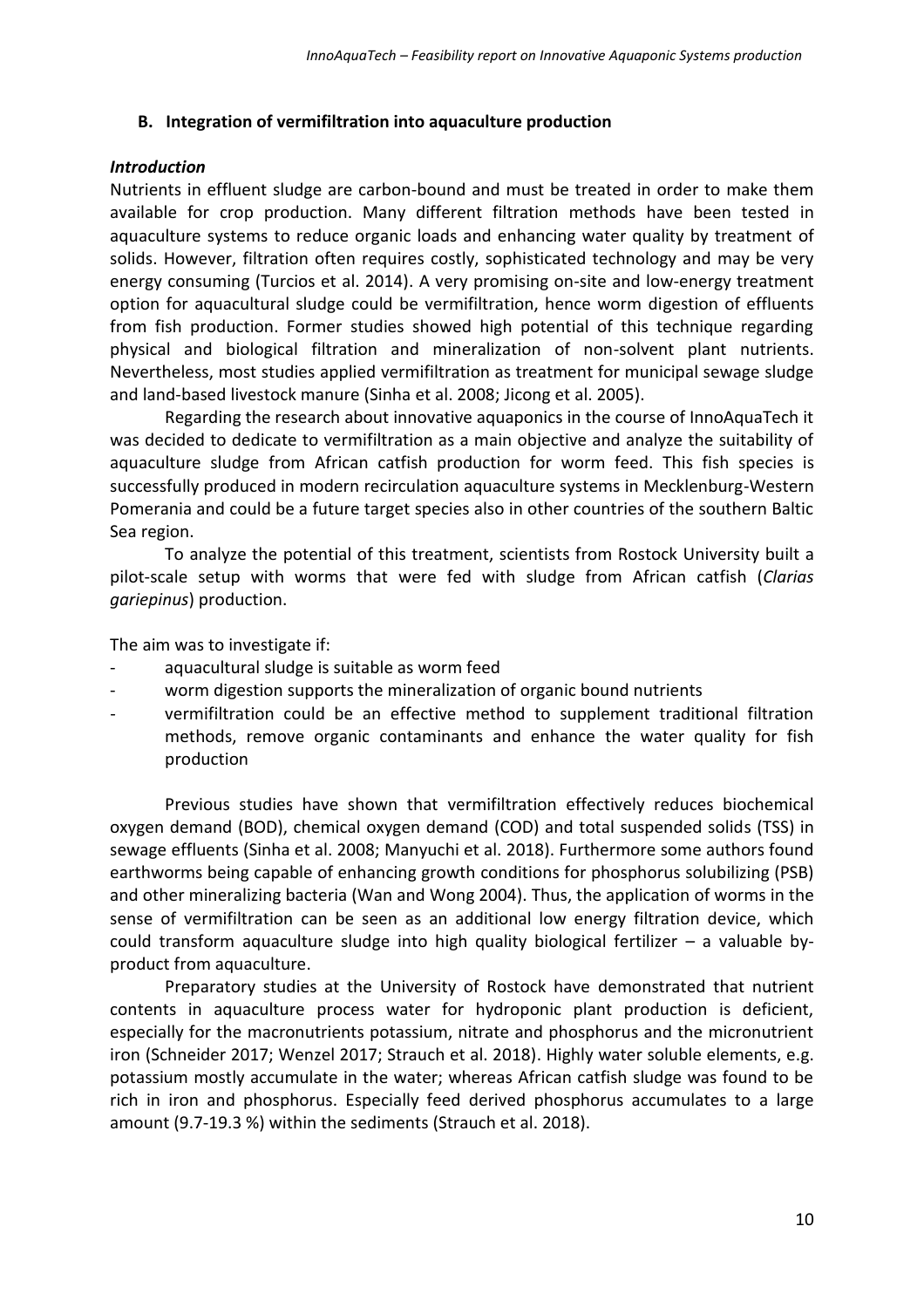# *System Design & experimental set up*

Nine individual vermifiltration devices were set up at the laboratories of the Faculty of Agricultural and Environmental Sciences at the University of Rostock (see picture 5). The devices were made out of plastic boxes (36x36x12 cm) and arranged in a drawer system style. Each system had 4 drawers and a liquid catch tank. Three drawers per device were filled with 12 liters ( $\triangle$  10cm thick) of beech wood chips each as worm substrate and the remaining drawer, inaccessible to the worms, was filled with "Kaldnes K1 Micro" Moving Bed Filter medium. The fish sludge was applied from the top and trickled through the filter under gravity. The catch tank was holding a 5 W (Tunze 5024.040 Universalpumpe Mini) pump for recirculation of input wastewater/sludge liquid remains.



*Picture 5: Vermifiltration unit stocked with worms prior to the first feeding.* 

The sludge/water was recirculated twice a day and spread again onto the top drawer, from where it took three hours to trickle down to the catch tank. For uniform distribution of sludge and wastewater a plastic box fitting snugly into the top drawer was drilled with evenly distributed holes. The room temperature within the laboratory was kept constant at  $21^{\circ}$ C.

The nine devices were divided into three groups (each in triplicates) and stocked with different worm densities. The intensive group (H) was stocked with 25 g worm biomass per liter substrate volume. The extensive group (L) was stocked with 15  $g/l$  and the third group (K) was left without worm biomass. Each filtration device was fed sludge from a recirculating aquaculture system (RAS) producing African catfish. Sludge was collected at the semiintensive aquaculture unit in the FishGlassHouse at the Faculty of Agricultural and Environmental Sciences at the University of Rostock stocked with 630 African catfish with ≙ 500  $g*fish^{-1}*System^{-1}$  at the beginning of the experiment. The experiment was carried out for four weeks and at the end the fish biomass within the system was  $\triangle$  441 kg. Dry matter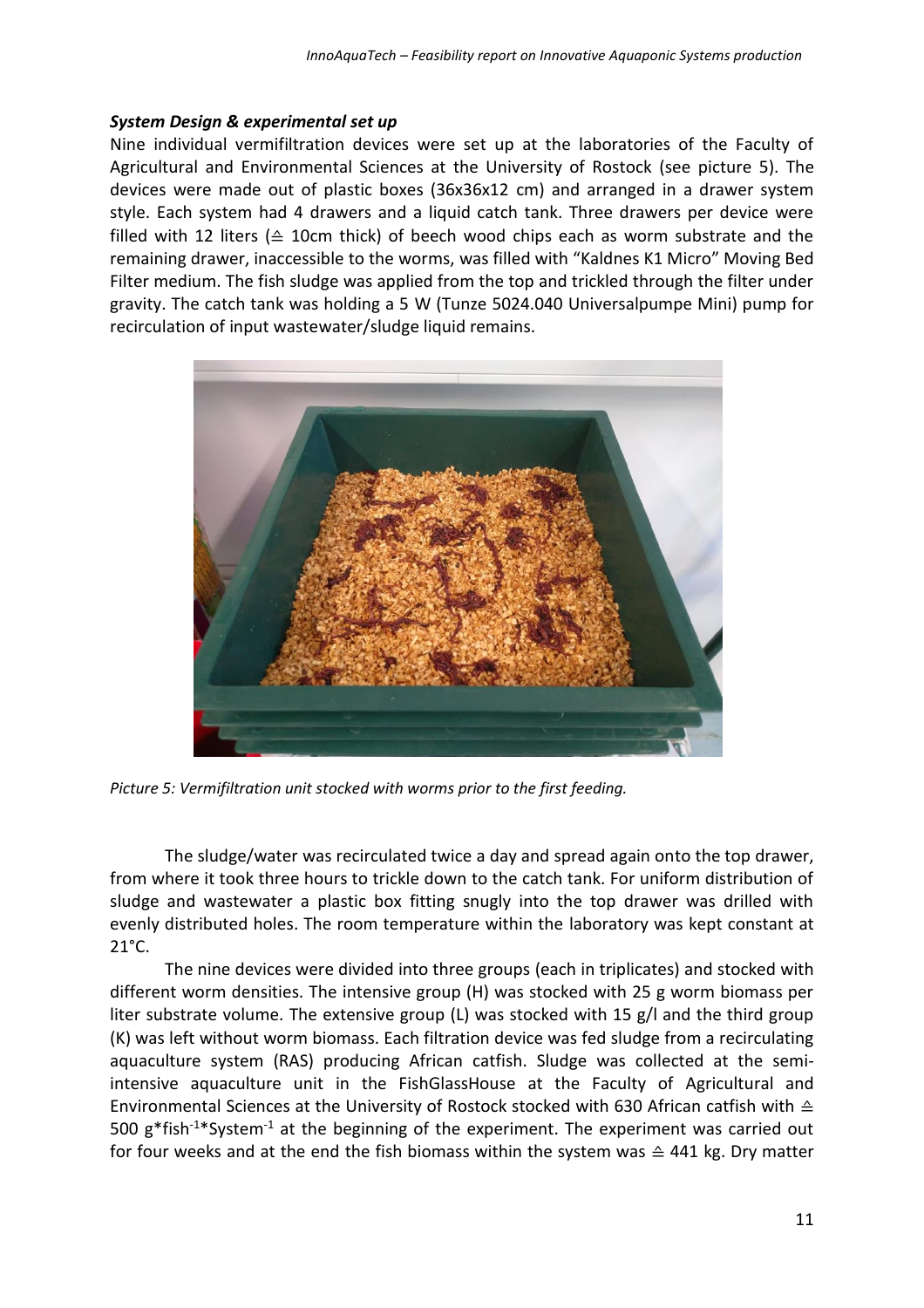content within the fed sludge varied between 2.68 and 3.52%. The sludge was collected from the sedimentation units. Fish were fed with Coppens Meerval Special PRO EF feed.

#### *Analysis & Sampling*

Adapted to the weekly management routine in the aquaculture facility the sludge was taken six days after cleaning of the sedimentation unit. Inside the clarifier the solids were left to settle for 15 minutes before the water was pumped out from the surface leaving only the settled solids and some leftover supernatant. The sludge suspension was mixed extensively and 27 liters were taken out to feed the 9 vermifiltration systems. Thus, each filtration device was fed with 3 liters sludge per week. After one week the liquid fraction was collected from the catch tank and kept for sampling. Solids remained trapped within the filter substrate.

The chemo-physical water parameters (dissolved oxygen level (DO), pH-value, temperature, redox potential, conductivity and salinity) were measured with a multimeter (HACH LANGE HQ40d) in the input sludge and output effluent after one week of filtration.

Supernatant from input sludge and output effluent were analyzed colorimetrically (Gallery™, Thermo Fisher Scientific, Dreieich, Germany) for plant macronutrients: Ammonia nitrogen (NH<sub>4</sub><sup>+</sup>-N), nitrite nitrogen (NO<sub>2</sub><sup>-</sup>-N), nitrate nitrogen (NO<sub>3</sub><sup>-</sup>-N), phosphorus (PO<sub>4</sub><sup>3-</sup>), potassium (K<sup>+</sup>), magnesium (Mg<sup>2+</sup>), calcium (Ca<sup>2+</sup>), iron (Fe<sup>2+</sup>) and sulfur (SO<sub>4</sub><sup>3-</sup>).

Chemical Oxygen Demand (COD), Total Organic Carbon (TOC) and Total Nitrogen bound (TNb) was measured for input sludge before weekly feeding, and output effluents after one week recirculation within the devices. LCK Cuvette Test System and Hach Lange DR3900 Spectrophotometer were used.

#### *Results, discussion & conclusions*

The results were very promising. The temperature within the vermisystems was on average ± 1.5 °C higher than in the control, which was statistically significant. This indicates a higher microbial activity inside the filters with worms included. Worm digestion seems to directly affect the number of bacteria and fungi degrading and decomposing the provided organic matter. Both, the intensive and extensive vermisystems, were able to reduce the organic load effectively. After one week of filtration both treatments showed a strong reduction in TOC values, whereas levels for control treatment without worms were approximately 25% higher. Over the course of the experiment TOC was reduced up to 84% and COD up to 79% compared to only 72% TOC respectively 63% COD in the control filters without worms.

Furthermore, the vermifiltration systems had strong pH regulating effects on input sludge/water. The pH in the vermisystems evened out at neutral levels around 7, whereas the control group filters were not able to significantly change input pH in the given time. Additionally, the substrate condition was severely impacted by worm burrowing activities. Substrate in vermifilters was loose and kept aerated, whereas the substrate in the control group appeared dense, compact and clogged over time.

Definite conclusions on the nutrient mineralizing effects of worm digestion and accompanied microbial activity could not be made within the course of this study. Unfortunately, the worms seemed to reduce the phosphorus content in the effluents. This resulted from the fact that young and not fully-grown worm were used, which incorporated nutrients in their biomass for growth. If more sludge would have been used as feed, results might be totally different. On the other hand, the vermisystem effluents still contained small amounts of nitrate, whereas in the control group those were not quantifiable with the applied methods. This was due to the fact that worm burrowing activities kept the substrate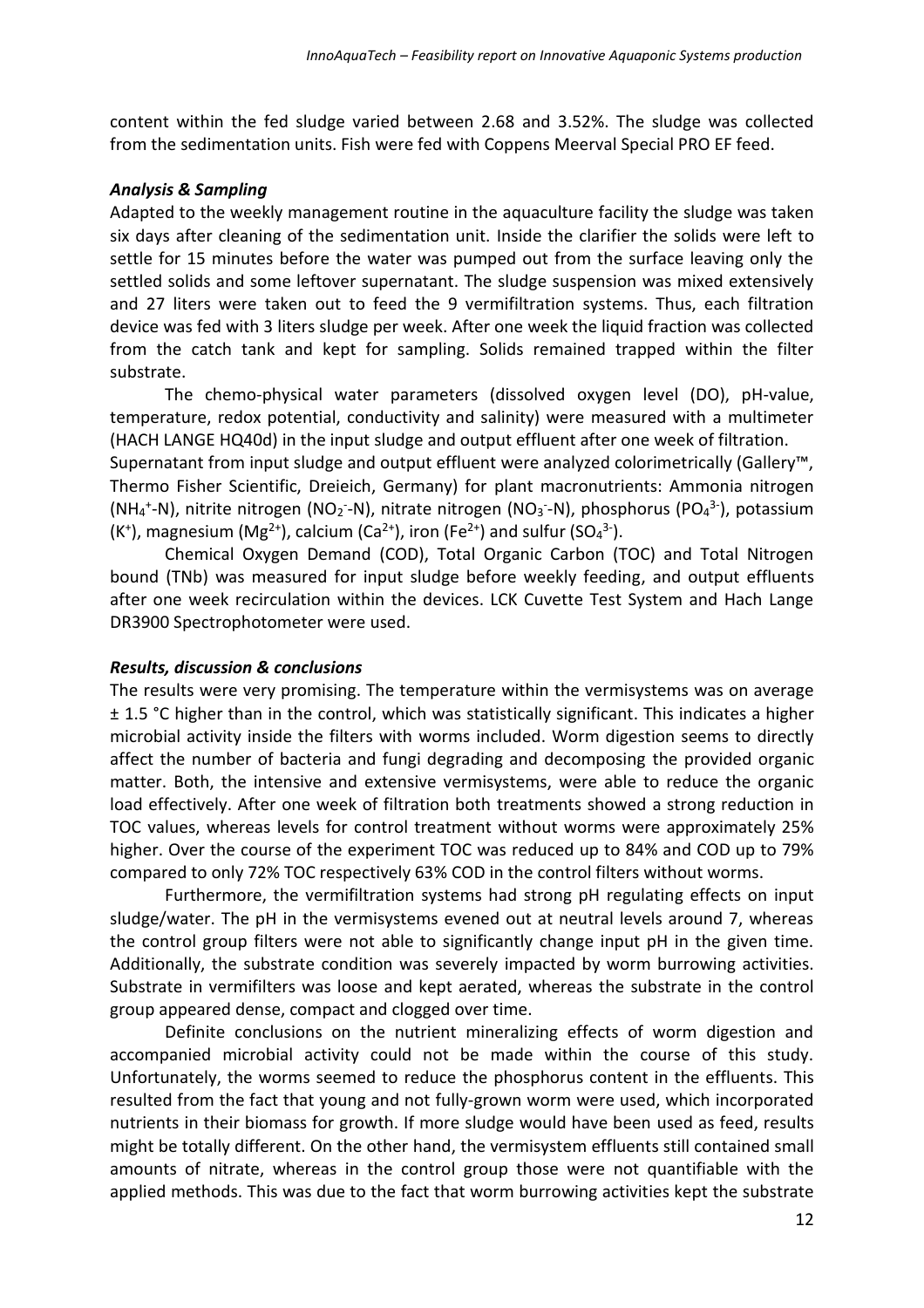well aerated and the water was able to trickle through the whole surface area preventing any anaerobic conditions and denitrification. In contrast to this, the control systems clogged and the water ran down on the very sides of the filters. Standing water in the liquid catch tank became anoxic and nitrate was reduced to molecular nitrogen (denitrification).

This study demonstrated that "worm filtration" effectively reduces organic loads in effluents from aquaculture. Chemical Oxygen Demand (COD), Total Organic Carbon (TOC) and Total Nitrogen bound (TNb) loads were significantly reduced. In this regard, the application of worms and microorganisms can be seen as a low energy additional filtration device for recirculating aquaculture operations. It also could be demonstrated that *Eisenia foetida* contains (up to 65%) high-quality lysine-rich proteins and may be used as a suitable source for substituting fishmeal in future fish diets. However, whether worms and microorganism together are able to transform aquacultural sludge and filter substrate into high quality biological fertilizer or worm digestion supports the mineralization of organic bound nutrients, has yet to be proved. Further research should be considered in order to fully understand the potential of vermifiltration to support sustainable operations of aquaculture and aquaponics systems in future.

Finally, it must be considered that according to the scientific literature worm filtration can be also used to remove contaminants from organic effluents through bioaccumulation (Sinha et al. 2010). Aquaculture sludge can contain undesired elements such as heavy metals (Wenzel 2017). Vermifiltration might also be a possibility to treat such effluents more effectively, instead of distributing them directly onto agricultural grounds or discarding them into the municipal sewage system. We can conclude that the proof of concept of incorporating vermifiltration techniques into successful aquaculture operations in the southern Baltic Sea region, as exemplified with African catfish, was demonstrated in the course of InnoAquaTech. However, the real potential of vermifiltration and – composting yet has to be discovered, and further research in this field should be encouraged.

# **5. General discussion**

Since 2015, the FischGlassHaus at University of Rostock with a total research area of 1000  $m<sup>2</sup>$  is one of the most modern experimental aquaponics research facilities in Europe. About 30% of the area is available for fish and 60% for plant production. During the InnoAquaTech project, our experiments focused on analyses and evaluation of the nutrient fluxes and possible reuse strategies of African catfish (*Clarias gariepinus*) effluents. The reuse of effluent waters and sediments from recirculation aquaculture systems requires a deeper understanding of the nutrient and energy flows as well as material pathways.

The highly water-soluble elements, e.g., potassium, accumulated in the water whereas iron, copper, chromium and uranium where found in the solids. Feed derived phosphorous was accounted for 58.3–64.2% inside the fish, 9.7–19.3% in sediments, and small amounts 9.6– 15.5% in the process waters (Strauch et al. 2019). A total of 7.1–9.9% of the feed accumulated as dry matter in the sediments, comprising of 5.5–8.7% total organic carbon and 3.7–5.2% nitrogen. A total of 44.5–47.1% of the feed energy was found in the fish and 5.7–7.7% in the sediments. For the reuse of water and nutrients in hydroponics, the macronutrients potassium, nitrate, phosphorus and the micro-nutrient iron were deficient when compared with generalized recommendations for plant nutrition. Nevertheless, microalgae production was successful, applying the process waters without further treatment and the exhibited growth and algal biomass production indicates a substantial nutrient removal from the effluent waters. Low energy contents and the C/N-ratio restrict the solely use of African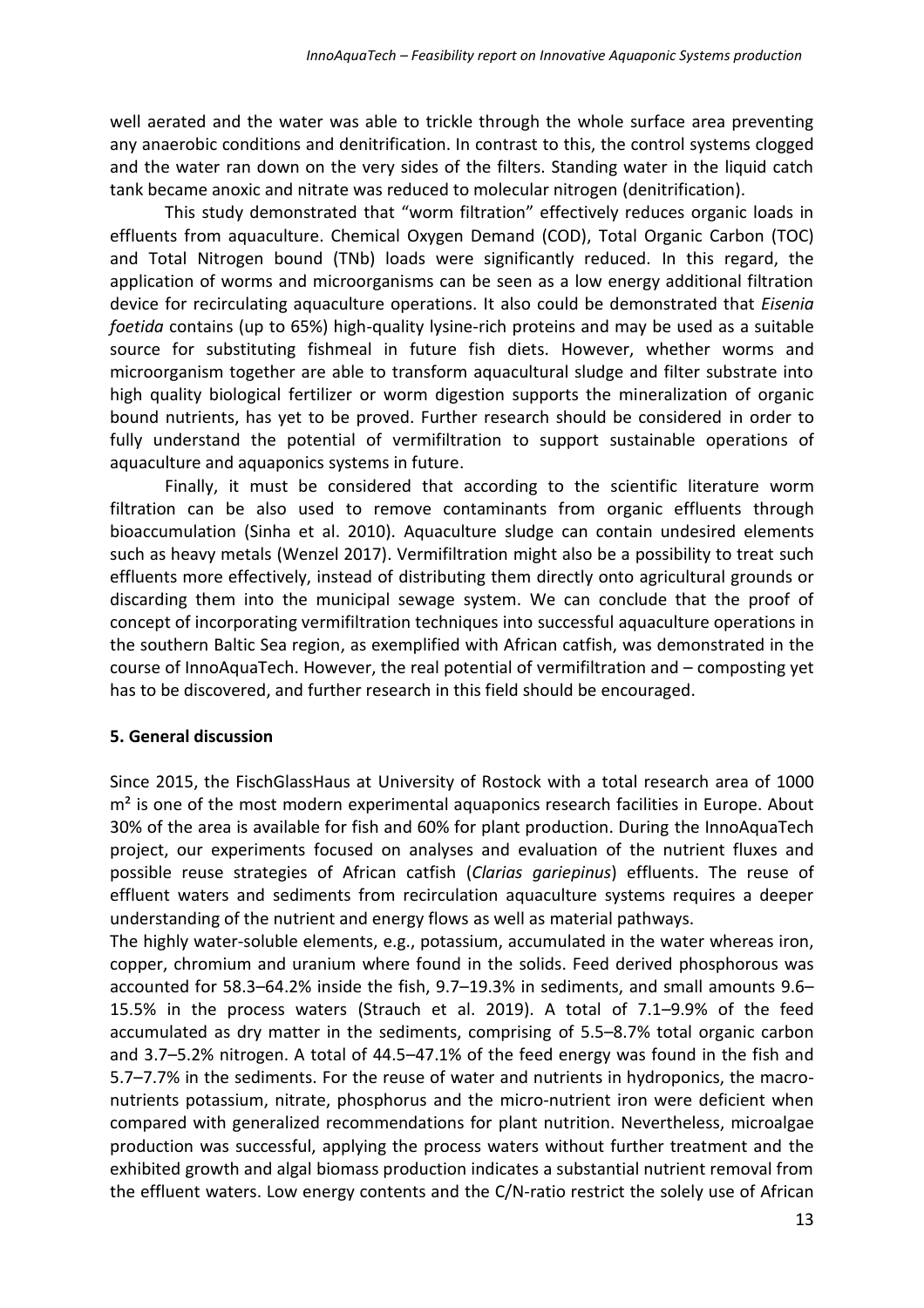catfish solids for vermiculture. Still, the use of the outputs as general fertilizer in aquaponics farming (s.l.) (combined with additional nutrients) appears possible.

# **6. Outlook**

The implementation of the pilots in the framework of InnoAquaTech could demonstrate that an improvement of nutrient efficiency through the integration of microalgae cultures or vermiculture is possible and appears reasonable. The mechanically filtered process water from the production of African catfish could be used directly for subsequent cultivation of microalgae. The same applied to the production of the worms by means of the solid matter excretions from the fish. As a next step, experiments to upscale these systems together with an economic evaluation will be required.

# **7. References**

- Brod, E., Oppen J., Kristoffersen A. Ø., Haraldsen T. K. and Krogstad T. "Drying or Anaerobic Digestion of Fish Sludge: Nitrogen Fertilisation Effects and Logistics." Ambio 46(8) (2017):852–64.
- Chalifour, A. and Juneau, P. "Temperature-dependent sensitivity of growth and photosynthesis of *Scenedesmus obliquus*, *Navicula pelliculosa* and two strains of *Microcystis aeruginosa* to the herbicide atrazine." Aquatic Toxicology 103.1-2 (2011): 9- 17.
- Chapman, R. L. "Algae: the world's most important "plants"—an introduction." Mitigation and Adaptation Strategies for Global Change 18.1 (2013): 5-12.
- Chiu, S. Y., Kao, C. Y., Chen, T. Y., Chang, Y. B., Kuo, C. M. and Lin, C. S. "Cultivation of microalgal *Chlorella* for biomass and lipid production using wastewater as nutrient resource." Bioresource technology 184 (2015): 179-189.
- FAO. "Prospects for Food, Nutrition, Agriculture and Major Commodity Groups. Food and Agriculture Organization of the United Nations. Grobal Perspective Studies Unit, Rome." World Agriculture: Towards 2030/2050 (June)(2006).
- FAO, IFAD, UNICEF, WFP, and WHO. The State of Food Security and Nutrition in the World 2018. Building Climate Resilience for Food Security and Nutrition. Rome, FAO. Licence: CC BY-NC-SA 3.0 IGO (2018).
- Guedes, A. C., Amaro, H. M., Pereira, R. D. and Malcata, F. X. "Effects of temperature and pH on growth and antioxidant content of the microalga *Scenedesmus obliquus.*" Biotechnology progress 27.5 (2011): 1218-1224.
- Harun, R., Singh, M., Forde, G. M. and Danquah, M. K. "Bioprocess engineering of microalgae to produce a variety of consumer products." Renewable and Sustainable Energy Reviews 14.3 (2010): 1037-1047.
- Hodaifa, G., Martínez, M. E. and Sánchez, S. "Influence of temperature on growth of *Scenedesmus obliquus* in diluted olive mill wastewater as culture medium." Engineering in Life Sciences 10.3 (2010): 257-264.
- Hou, J., Yanyun, Q., Guangqing, L. and Dong, R. "The Influence of temperature, pH and C/N Ratio on the Growth and Survival of Earthworms in Municipal Solid Waste." International Commission of Agricultural Engineering 7(12)(2005):1–6.
- Ji, M. K., Abou-Shanab, R. A., Kim, S. H., Salama, E. S., Lee, S. H., Kabra, A. N., Lee, Y.-S., Hong, S. and Jeon, B. H. "Cultivation of microalgae species in tertiary municipal wastewater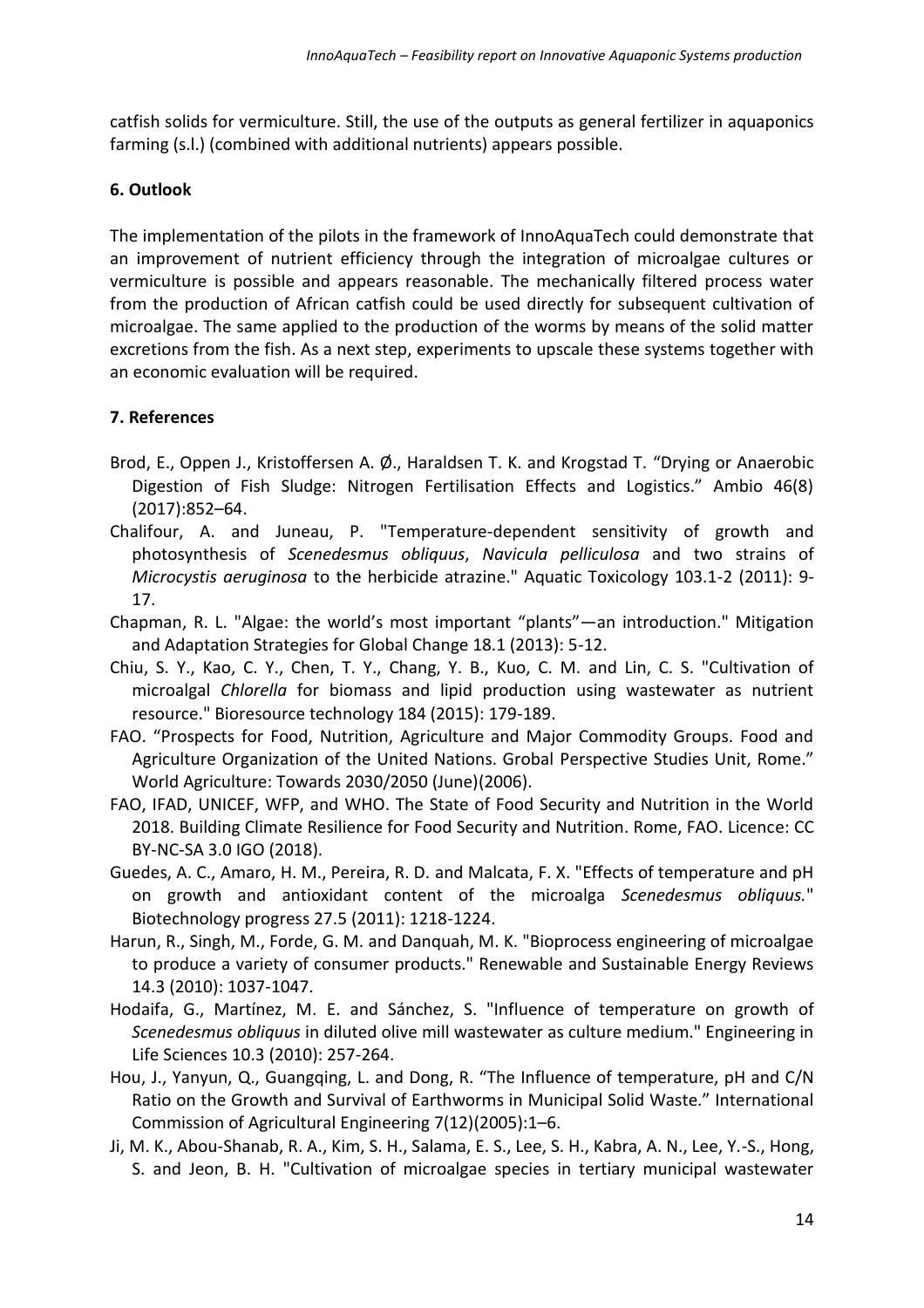supplemented with  $CO<sub>2</sub>$  for nutrient removal and biomass production." Ecological Engineering 58 (2013): 142-148.

- Manyuchi, M. M., C. Mbohwa, and E. Muzenda. "Biological Treatment of Distillery Wastewater by Application of the Vermifiltration Technology." South African Journal of Chemical Engineering 25(2018):74–78.
- Martınez, M. E., Sánchez, S., Jimenez, J. M., El Yousfi, F. and Munoz, L. "Nitrogen and phosphorus removal from urban wastewater by the microalga *Scenedesmus obliquus*." Bioresource technology 73.3 (2000): 263-272.
- Palm, H. W., Goddek, S., Appelbaum, S., Kotzen, B., Knaus, U., Jijakli, M. H., Vermeulen, T. and Strauch, S. M. "Towards Commercial Aquaponics: A Review of Systems, Designs, Scales and Nomenclature." Aquaculture International 26(3)(2018):813–42.
- Queiroz, M. I., Hornes, M. O., da Silva Manetti, A. G., Zepka, L. Q. and Jacob-Lopes, E. "Fish processing wastewater as a platform of the microalgal biorefineries." Biosystems Engineering 115.2 (2013): 195-202.
- Ruiz-Marin, A., Mendoza-Espinosa, L. G. and Stephenson, T. "Growth and nutrient removal in free and immobilized green algae in batch and semi-continuous cultures treating real wastewater." Bioresource technology 101.1 (2010): 58-64.
- Schneider, Philipp. "Wiederverwendung von partikulär gebundenem Phosphor aus der Wasseraufbereitung in rezirkulierenden Aquakultursystemen – eine Machbarkeitsstudie- ... Master thesis at the University of Rostock, Faculty of Agricultural and Environmental Sciences, Professorship Aquaculture and Sea-Ranching, 61 pp. (2018)
- Sinha, R. K., Bharambe, G. and Chaudhari, U. "Sewage Treatment by Vermifiltration with Synchronous Treatment of Sludge by Earthworms: A Low-Cost Sustainable Technology over Conventional Systems with Potential for Decentralization." Environmentalist 28(4)(2008):409–20.
- Sinha, R. K., Herat, S. Bharambe, G. and Brahambhatt, A. "Vermistabilization of Sewage Sludge (Biosolids) by Earthworms: Converting a Potential Biohazard Destined for Landfill Disposal into a Pathogen-Free, Nutritive and Safe Biofertilizer for Farms." Waste Management and Research 28(10)(2019):872–81.
- Sriram, S. and Seenivasan, R. "Microalgae cultivation in wastewater for nutrient removal." Algal Biomass Utln 3.2 (2012): 9-13.
- Stout, Meg. 2013. Aquaponic Gardening.
- Strauch, S. M., Wenzel, L. C., Bischoff, A., Dellwig, O., Klein, J., Schüch, A., Wasenitz, B. and Palm., H. W. "Commercial African Catfish (*Clarias gariepinus*) Recirculating Aquaculture Systems: Assessment of Element and Energy Pathways with Special Focus on the Phosphorus Cycle." Sustainability (Switzerland) 10(6)(2018).
- Tokunaga, K., Tamaru, C., Ako, H. and Leung, P. "Economics of Small-Scale Commercial Aquaponics in Hawai'i." Journal of the World Aquaculture Society 46(1)(2015):20–32.
- Turcios, A. and Papenbrock. "Sustainable Treatment of Aquaculture Effluents—What Can We Learn from the Past for the Future?" Sustainability 6(2)(2014):836–56.Voltolina, D., Cordero, B., Nieves, M. and Soto, L. P. "Growth of *Scenedesmus* sp. in artificial wastewater." Bioresource technology 68.3 (1999): 265-268.
- UNEP. "RAINWATER." Water (June)(2009):24–26.
- Wan, J. H. C. and Wong, M. H. "Effects of Earthworm Activity and P-Solubilizing Bacteria on P Availability in Soil." Journal of Plant Nutrition and Soil Science 167(2)(2004):209–13.
- Wenzel, L. C. "Partikuläre Nährstofffrachten bei der Zucht von Afrikanischen Raubwelsen *Clarias gariepinus* (Burchell 1822) unter verschiedenen Besatzdichten. Master thesis at